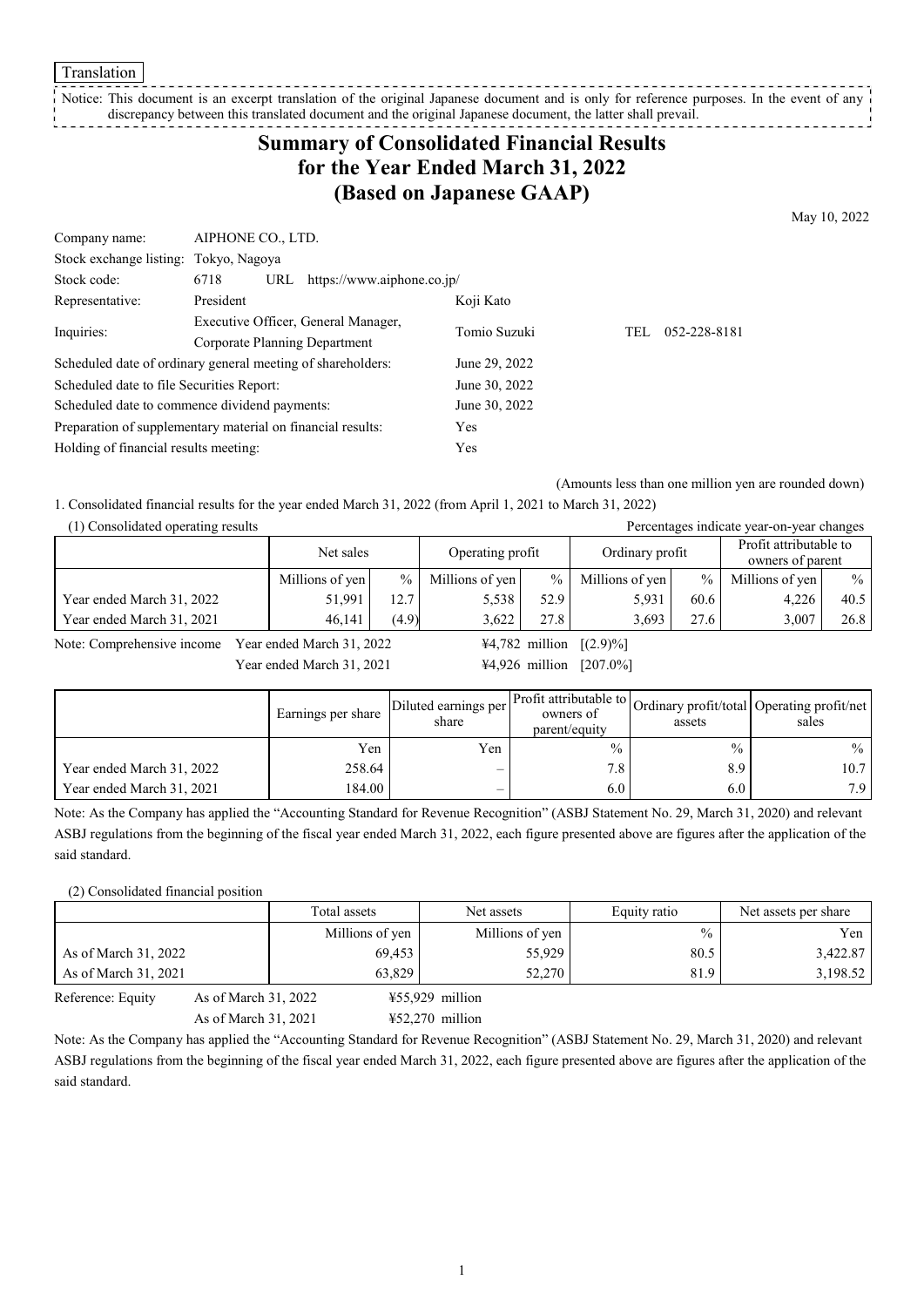#### (3) Consolidated cash flows

|                           | Cash flows from      | Cash flows from      | Cash flows from      | Cash and cash equivalents |
|---------------------------|----------------------|----------------------|----------------------|---------------------------|
|                           | operating activities | investing activities | financing activities | at end of period          |
|                           | Millions of yen      | Millions of yen      | Millions of yen      | Millions of yen           |
| Year ended March 31, 2022 | .872                 | 3.729                | (1, 332)             | 22,577                    |
| Year ended March 31, 2021 | 3,115                | (1,296)              | (939)                | 17,998                    |

Note: As the Company has applied the "Accounting Standard for Revenue Recognition" (ASBJ Statement No. 29, March 31, 2020) and relevant ASBJ regulations from the beginning of the fiscal year ended March 31, 2022, each figure presented above are figures after the application of the said standard.

### 2. Cash dividends

|                                          |     | Annual dividends per share |     |                                                                 |       |                   | Dividend payout      | Ratio of dividends<br>to net assets |
|------------------------------------------|-----|----------------------------|-----|-----------------------------------------------------------------|-------|-------------------|----------------------|-------------------------------------|
|                                          |     |                            |     | 1st quarter-end 2nd quarter-end 3rd quarter-end Fiscal year-end | Total | dividends (Total) | ratio (Consolidated) | (Consolidated)                      |
|                                          | Yen | Yen                        | Yen | Yen                                                             | Yen   | Millions of ven   | $\frac{0}{0}$        | $\%$                                |
| Year ended March 31, 2021                | –   | 25.00                      |     | 40.00                                                           | 65.00 | 1.062             | 35.3                 |                                     |
| Year ended March 31, 2022                |     | 35.00                      | —   | 56.00                                                           | 91.00 | 1.486             | 35.2                 | 2.7                                 |
| Year ending March 31, 2023<br>(Forecast) | —   | 40.00                      | —   | 40.00                                                           | 80.00 |                   | 62.3                 |                                     |

3. Forecast of consolidated financial results for the year ending March 31, 2023 (from April 1, 2022 to March 31, 2023)

|                                         |                 |        |                   |        |                     |        |                                            |               | Percentages indicate year-on-year changes |
|-----------------------------------------|-----------------|--------|-------------------|--------|---------------------|--------|--------------------------------------------|---------------|-------------------------------------------|
|                                         | Net sales       |        | Operating profit  |        | Ordinary profit     |        | Profit attributable to<br>owners of parent |               | Earnings per share                        |
|                                         | Millions of yen |        | % Millions of yen |        | $%$ Millions of yen |        | $%$ Millions of yen                        | $\frac{0}{0}$ | Yen                                       |
| Six months ending<br>September 30, 2022 | 21,500          | (15.1) | 200               | (93.9) | 300                 | (91.3) | 200                                        | (92.8)        | 12.24                                     |
| Full year                               | 49,500          | (4.8)  | 2,500             | (54.9) | 2,800               | (52.8) | 2,100                                      | (50.3)        | 128.52                                    |

#### 4. Notes

(1) Changes in significant subsidiaries during the year ended March 31, 2022 (changes in specified subsidiaries resulting in the change in scope of consolidation):

(2) Changes in accounting policies, changes in accounting estimates, and restatement of prior period financial statements Changes in accounting policies due to revisions to accounting standards and other regulations: Yes Changes in accounting policies due to other reasons: No Changes in accounting estimates: No Restatement of prior period financial statements: No

(3) Number of issued shares (common shares)

Total number of issued shares at the end of the period (including treasury shares)

|                                            | As of March 31, 2022                               | 18,220,000 shares   As of March 31, 2021      | 18,220,000 shares |
|--------------------------------------------|----------------------------------------------------|-----------------------------------------------|-------------------|
|                                            | Number of treasury shares at the end of the period |                                               |                   |
|                                            | As of March 31, 2022                               | 1,879,987 shares   As of March 31, 2021       | 1,877,971 shares  |
| Average number of shares during the period |                                                    |                                               |                   |
|                                            | Year ended March 31, 2022                          | 16,340,488 shares   Year ended March 31, 2021 | 16,342,501 shares |

\* Financial results reports are exempt from audit conducted by certified public accountants or an audit corporation.

\* Explanation of proper use of financial results forecast, and other special matters

The forward-looking statements, including the financial results forecast shown in this document, are based on information currently available to the Company and on certain assumptions deemed to be reasonable by the Company. As such, they do not constitute guarantees by the Company of future performance. Actual performance and other results may differ materially due to various factors.

No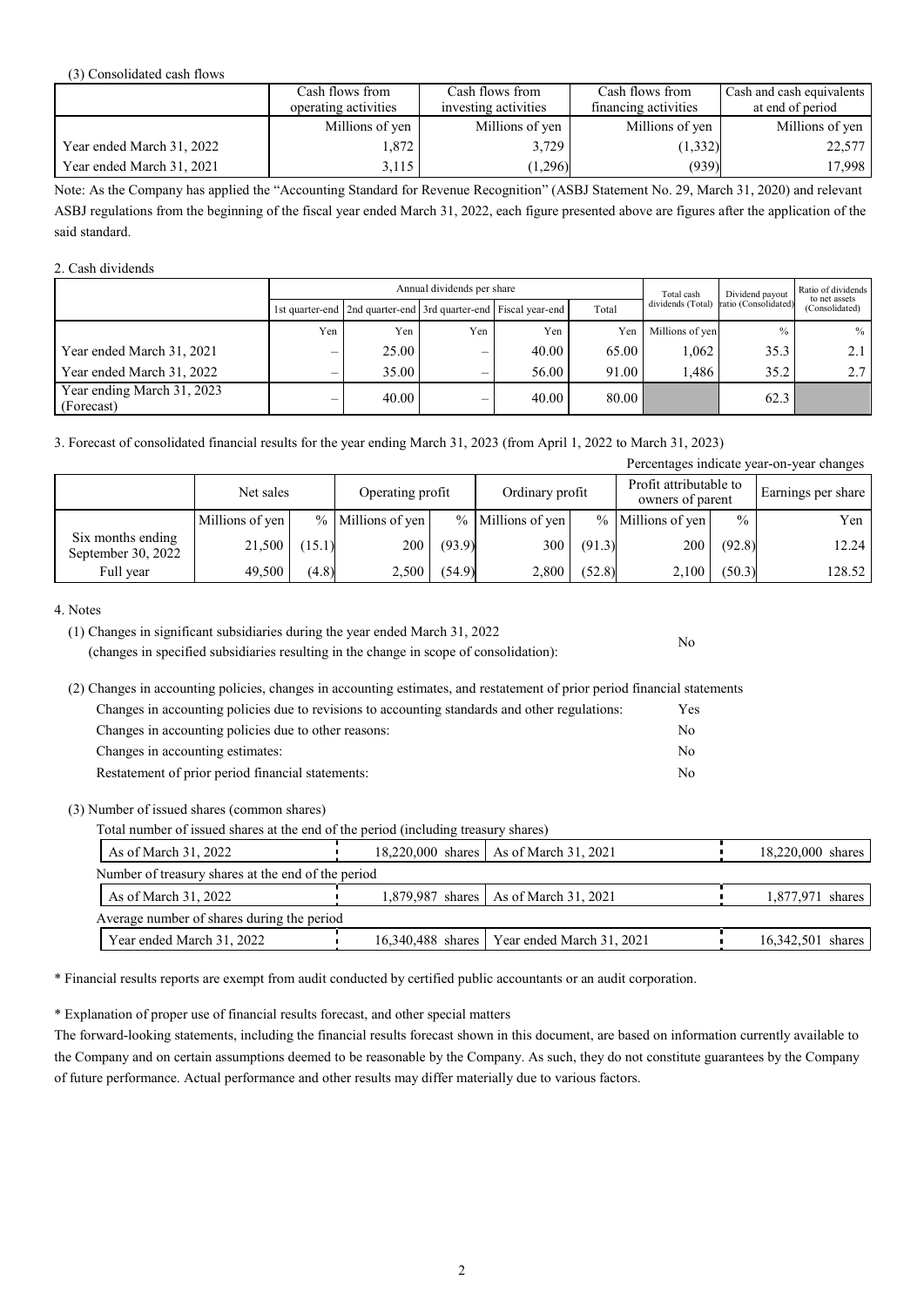# **Consolidated financial statements**

**Consolidated balance sheets**

|                                                       |                      | (Millions of yen)    |
|-------------------------------------------------------|----------------------|----------------------|
|                                                       | As of March 31, 2021 | As of March 31, 2022 |
| Assets                                                |                      |                      |
| Current assets                                        |                      |                      |
| Cash and deposits                                     | 19,773               | 23,649               |
| Notes and accounts receivable - trade                 | 8,949                |                      |
| Notes receivable - trade                              |                      | 676                  |
| Electronically recorded monetary claims - operating   | 2,682                | 3,280                |
| Accounts receivable - trade                           |                      | 7,653                |
| Contract assets                                       |                      | 41                   |
| Securities                                            | 595                  | 689                  |
| Finished goods                                        | 4,694                | 6,103                |
| Work in process                                       | 1,764                | 1,824                |
| Raw materials                                         | 4,391                | 8,241                |
| Other                                                 | 361                  | 421                  |
| Allowance for doubtful accounts                       | (34)                 | (36)                 |
| Total current assets                                  | 43,177               | 52,545               |
| Non-current assets                                    |                      |                      |
| Property, plant and equipment                         |                      |                      |
| Buildings and structures                              | 6,104                | 6,231                |
| Accumulated depreciation                              | (4,363)              | (4, 499)             |
| Buildings and structures, net                         | 1,740                | 1,732                |
| Machinery, equipment and vehicles                     | 2,397                | 2,683                |
| Accumulated depreciation                              | (1, 426)             | (1,770)              |
| Machinery, equipment and vehicles, net                | 971                  | 913                  |
| Tools, furniture and fixtures                         | 7,537                | 7,892                |
| Accumulated depreciation                              | (6,758)              | (7, 140)             |
| Tools, furniture and fixtures, net                    | 779                  | 751                  |
| Land                                                  | 5,005                | 1,534                |
| Leased assets                                         | 385                  | 554                  |
| Accumulated depreciation                              | (154)                | (255)                |
| Leased assets, net                                    | 231                  | 298                  |
| Construction in progress                              | 30                   | $\perp$              |
| Total property, plant and equipment                   | 8,758                | 5,232                |
| Intangible assets                                     |                      |                      |
| Other                                                 | $\boldsymbol{0}$     | $\mathbf{0}$         |
| Total intangible assets                               | $\overline{0}$       | $\mathbf{0}$         |
|                                                       |                      |                      |
| Investments and other assets<br>Investment securities |                      |                      |
|                                                       | 8,517                | 8,019                |
| Deferred tax assets<br>Other                          | 2,014<br>1,362       | 2,482                |
|                                                       |                      | 1,173                |
| Allowance for doubtful accounts                       | (0)                  | (0)                  |
| Total investments and other assets                    | 11,894               | 11,674               |
| Total non-current assets                              | 20,652               | 16,907               |
| Total assets                                          | 63,829               | 69,453               |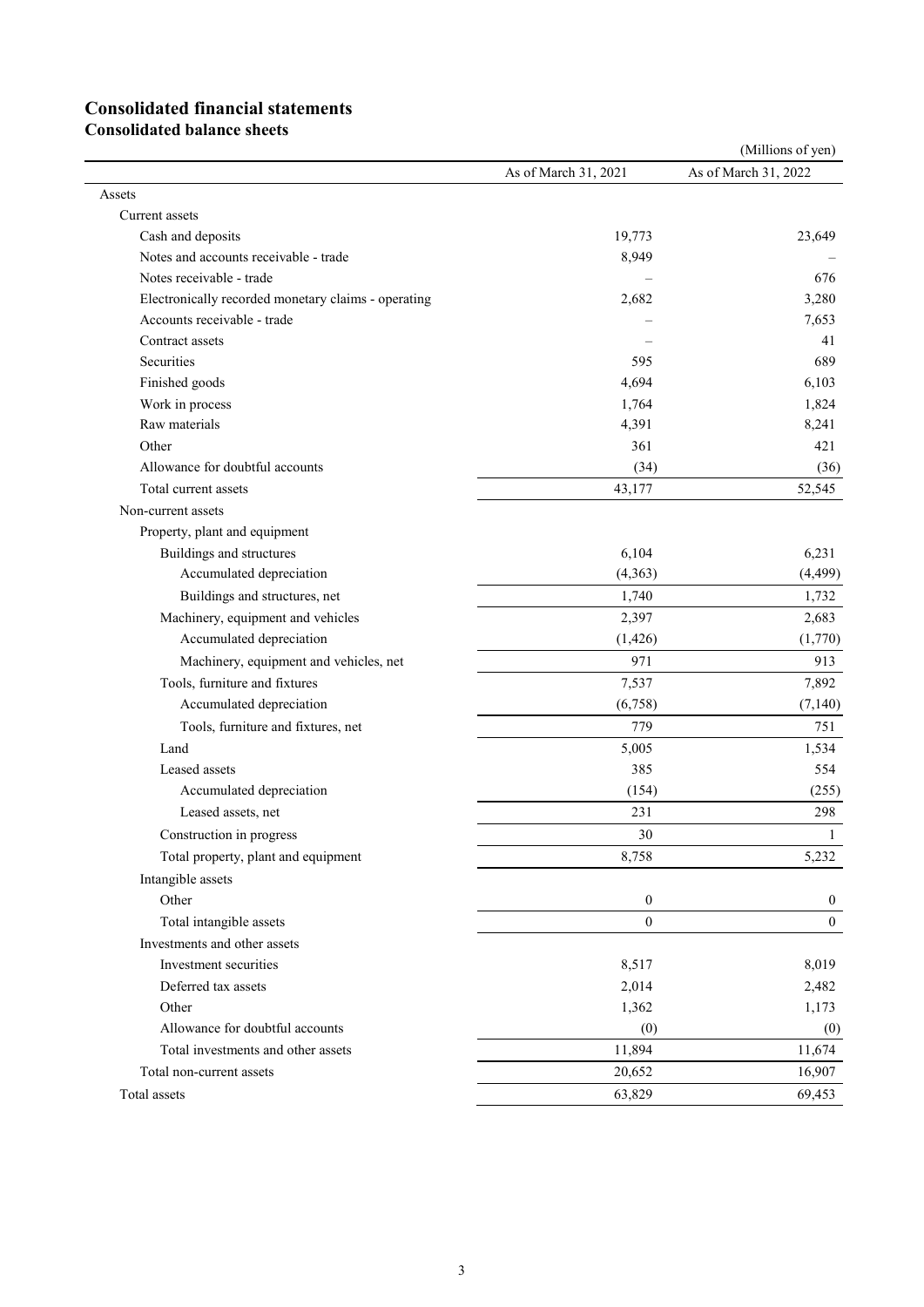|                                                       |                      | (Millions of yen)    |
|-------------------------------------------------------|----------------------|----------------------|
|                                                       | As of March 31, 2021 | As of March 31, 2022 |
| Liabilities                                           |                      |                      |
| <b>Current</b> liabilities                            |                      |                      |
| Electronically recorded obligations - operating       | 602                  | 783                  |
| Accounts payable - trade                              | 2,230                | 2,248                |
| Lease liabilities                                     | 105                  | 129                  |
| Income taxes payable                                  | 589                  | 1,569                |
| Contract liabilities                                  |                      | 263                  |
| Provision for product warranties                      | 618                  | 1,013                |
| Other                                                 | 4,748                | 4,655                |
| Total current liabilities                             | 8,896                | 10,663               |
| Non-current liabilities                               |                      |                      |
| Lease liabilities                                     | 106                  | 194                  |
| Deferred tax liabilities                              | 61                   | 82                   |
| Deferred tax liabilities for land revaluation         | 118                  | 118                  |
| Retirement benefit liability                          | 418                  | 392                  |
| Other                                                 | 1,958                | 2,071                |
| Total non-current liabilities                         | 2,663                | 2,859                |
| <b>Total liabilities</b>                              | 11,559               | 13,523               |
| Net assets                                            |                      |                      |
| Shareholders' equity                                  |                      |                      |
| Share capital                                         | 5,388                | 5,388                |
| Capital surplus                                       | 5,408                | 5,408                |
| Retained earnings                                     | 41,372               | 44,476               |
| Treasury shares                                       | (3,216)              | (3,217)              |
| Total shareholders' equity                            | 48,953               | 52,056               |
| Accumulated other comprehensive income                |                      |                      |
| Valuation difference on available-for-sale securities | 2,617                | 2,101                |
| Revaluation reserve for land                          | (426)                | (426)                |
| Foreign currency translation adjustment               | 1,071                | 2,127                |
| Remeasurements of defined benefit plans               | 54                   | 70                   |
| Total accumulated other comprehensive income          | 3,317                | 3,873                |
| Total net assets                                      | 52,270               | 55,929               |
| Total liabilities and net assets                      | 63,829               | 69,453               |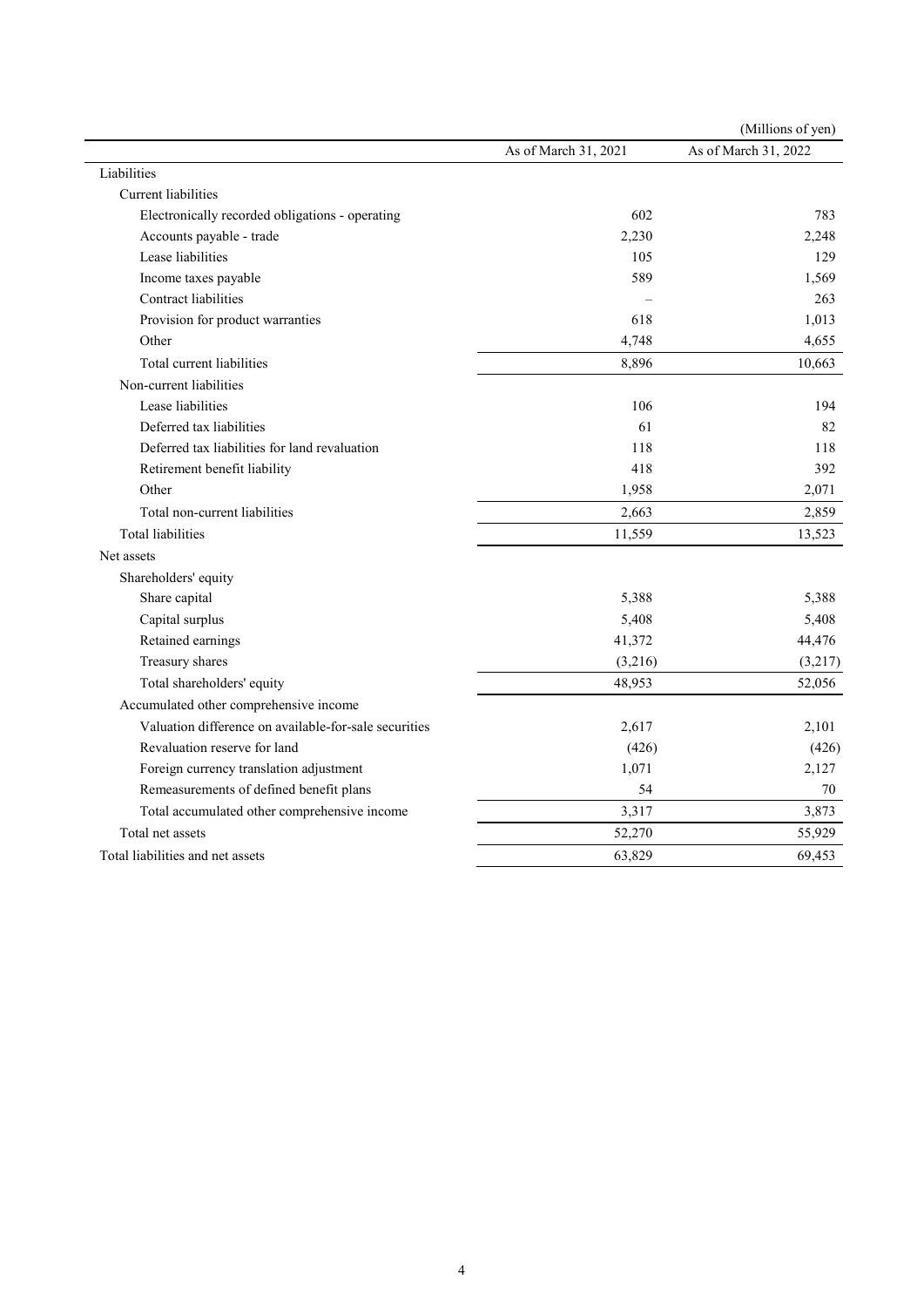## **Consolidated statements of income and consolidated statements of comprehensive income Consolidated statements of income**

| Fiscal year ended<br>Fiscal year ended<br>March 31, 2021<br>March 31, 2022<br>51,991<br>Net sales<br>46,141<br>Cost of sales<br>25,198<br>28,029<br>20,942<br>23,962<br>Gross profit<br>17,320<br>18,424<br>Selling, general and administrative expenses<br>Operating profit<br>3,622<br>5,538<br>Non-operating income<br>Interest income<br>22<br>14<br>Dividend income<br>136<br>148<br>Rental income from buildings<br>49<br>33<br>Foreign exchange gains<br>174<br>Royalty income<br>150<br>83<br>Other<br>70<br>Total non-operating income<br>442<br>441<br>Non-operating expenses<br>Interest expenses<br>34<br>32<br>Sales discounts<br>248<br>Foreign exchange losses<br>19<br>Other<br>68<br>15<br>370<br>47<br>Total non-operating expenses<br>5,931<br>Ordinary profit<br>3,693<br>Extraordinary income<br>Gain on sale of non-current assets<br>$\boldsymbol{0}$<br>365<br>$\theta$<br>Total extraordinary income<br>365<br><b>Extraordinary losses</b><br>Loss on sale of non-current assets<br>$\boldsymbol{0}$<br>1<br>Loss on retirement of non-current assets<br>16<br>6<br>Loss on valuation of investment securities<br>185<br>65<br>Impairment losses<br>6<br>Total extraordinary losses<br>268<br>Profit before income taxes<br>3,687<br>6,028<br>1,043<br>2,080<br>Income taxes - current<br>(278)<br>Income taxes - deferred<br>(362)<br>680<br>1,801<br>Total income taxes<br>3,007<br>Profit<br>4,226<br>3,007<br>4,226<br>Profit attributable to owners of parent |  | (Millions of yen) |
|---------------------------------------------------------------------------------------------------------------------------------------------------------------------------------------------------------------------------------------------------------------------------------------------------------------------------------------------------------------------------------------------------------------------------------------------------------------------------------------------------------------------------------------------------------------------------------------------------------------------------------------------------------------------------------------------------------------------------------------------------------------------------------------------------------------------------------------------------------------------------------------------------------------------------------------------------------------------------------------------------------------------------------------------------------------------------------------------------------------------------------------------------------------------------------------------------------------------------------------------------------------------------------------------------------------------------------------------------------------------------------------------------------------------------------------------------------------------------------------------|--|-------------------|
|                                                                                                                                                                                                                                                                                                                                                                                                                                                                                                                                                                                                                                                                                                                                                                                                                                                                                                                                                                                                                                                                                                                                                                                                                                                                                                                                                                                                                                                                                             |  |                   |
|                                                                                                                                                                                                                                                                                                                                                                                                                                                                                                                                                                                                                                                                                                                                                                                                                                                                                                                                                                                                                                                                                                                                                                                                                                                                                                                                                                                                                                                                                             |  |                   |
|                                                                                                                                                                                                                                                                                                                                                                                                                                                                                                                                                                                                                                                                                                                                                                                                                                                                                                                                                                                                                                                                                                                                                                                                                                                                                                                                                                                                                                                                                             |  |                   |
|                                                                                                                                                                                                                                                                                                                                                                                                                                                                                                                                                                                                                                                                                                                                                                                                                                                                                                                                                                                                                                                                                                                                                                                                                                                                                                                                                                                                                                                                                             |  |                   |
|                                                                                                                                                                                                                                                                                                                                                                                                                                                                                                                                                                                                                                                                                                                                                                                                                                                                                                                                                                                                                                                                                                                                                                                                                                                                                                                                                                                                                                                                                             |  |                   |
|                                                                                                                                                                                                                                                                                                                                                                                                                                                                                                                                                                                                                                                                                                                                                                                                                                                                                                                                                                                                                                                                                                                                                                                                                                                                                                                                                                                                                                                                                             |  |                   |
|                                                                                                                                                                                                                                                                                                                                                                                                                                                                                                                                                                                                                                                                                                                                                                                                                                                                                                                                                                                                                                                                                                                                                                                                                                                                                                                                                                                                                                                                                             |  |                   |
|                                                                                                                                                                                                                                                                                                                                                                                                                                                                                                                                                                                                                                                                                                                                                                                                                                                                                                                                                                                                                                                                                                                                                                                                                                                                                                                                                                                                                                                                                             |  |                   |
|                                                                                                                                                                                                                                                                                                                                                                                                                                                                                                                                                                                                                                                                                                                                                                                                                                                                                                                                                                                                                                                                                                                                                                                                                                                                                                                                                                                                                                                                                             |  |                   |
|                                                                                                                                                                                                                                                                                                                                                                                                                                                                                                                                                                                                                                                                                                                                                                                                                                                                                                                                                                                                                                                                                                                                                                                                                                                                                                                                                                                                                                                                                             |  |                   |
|                                                                                                                                                                                                                                                                                                                                                                                                                                                                                                                                                                                                                                                                                                                                                                                                                                                                                                                                                                                                                                                                                                                                                                                                                                                                                                                                                                                                                                                                                             |  |                   |
|                                                                                                                                                                                                                                                                                                                                                                                                                                                                                                                                                                                                                                                                                                                                                                                                                                                                                                                                                                                                                                                                                                                                                                                                                                                                                                                                                                                                                                                                                             |  |                   |
|                                                                                                                                                                                                                                                                                                                                                                                                                                                                                                                                                                                                                                                                                                                                                                                                                                                                                                                                                                                                                                                                                                                                                                                                                                                                                                                                                                                                                                                                                             |  |                   |
|                                                                                                                                                                                                                                                                                                                                                                                                                                                                                                                                                                                                                                                                                                                                                                                                                                                                                                                                                                                                                                                                                                                                                                                                                                                                                                                                                                                                                                                                                             |  |                   |
|                                                                                                                                                                                                                                                                                                                                                                                                                                                                                                                                                                                                                                                                                                                                                                                                                                                                                                                                                                                                                                                                                                                                                                                                                                                                                                                                                                                                                                                                                             |  |                   |
|                                                                                                                                                                                                                                                                                                                                                                                                                                                                                                                                                                                                                                                                                                                                                                                                                                                                                                                                                                                                                                                                                                                                                                                                                                                                                                                                                                                                                                                                                             |  |                   |
|                                                                                                                                                                                                                                                                                                                                                                                                                                                                                                                                                                                                                                                                                                                                                                                                                                                                                                                                                                                                                                                                                                                                                                                                                                                                                                                                                                                                                                                                                             |  |                   |
|                                                                                                                                                                                                                                                                                                                                                                                                                                                                                                                                                                                                                                                                                                                                                                                                                                                                                                                                                                                                                                                                                                                                                                                                                                                                                                                                                                                                                                                                                             |  |                   |
|                                                                                                                                                                                                                                                                                                                                                                                                                                                                                                                                                                                                                                                                                                                                                                                                                                                                                                                                                                                                                                                                                                                                                                                                                                                                                                                                                                                                                                                                                             |  |                   |
|                                                                                                                                                                                                                                                                                                                                                                                                                                                                                                                                                                                                                                                                                                                                                                                                                                                                                                                                                                                                                                                                                                                                                                                                                                                                                                                                                                                                                                                                                             |  |                   |
|                                                                                                                                                                                                                                                                                                                                                                                                                                                                                                                                                                                                                                                                                                                                                                                                                                                                                                                                                                                                                                                                                                                                                                                                                                                                                                                                                                                                                                                                                             |  |                   |
|                                                                                                                                                                                                                                                                                                                                                                                                                                                                                                                                                                                                                                                                                                                                                                                                                                                                                                                                                                                                                                                                                                                                                                                                                                                                                                                                                                                                                                                                                             |  |                   |
|                                                                                                                                                                                                                                                                                                                                                                                                                                                                                                                                                                                                                                                                                                                                                                                                                                                                                                                                                                                                                                                                                                                                                                                                                                                                                                                                                                                                                                                                                             |  |                   |
|                                                                                                                                                                                                                                                                                                                                                                                                                                                                                                                                                                                                                                                                                                                                                                                                                                                                                                                                                                                                                                                                                                                                                                                                                                                                                                                                                                                                                                                                                             |  |                   |
|                                                                                                                                                                                                                                                                                                                                                                                                                                                                                                                                                                                                                                                                                                                                                                                                                                                                                                                                                                                                                                                                                                                                                                                                                                                                                                                                                                                                                                                                                             |  |                   |
|                                                                                                                                                                                                                                                                                                                                                                                                                                                                                                                                                                                                                                                                                                                                                                                                                                                                                                                                                                                                                                                                                                                                                                                                                                                                                                                                                                                                                                                                                             |  |                   |
|                                                                                                                                                                                                                                                                                                                                                                                                                                                                                                                                                                                                                                                                                                                                                                                                                                                                                                                                                                                                                                                                                                                                                                                                                                                                                                                                                                                                                                                                                             |  |                   |
|                                                                                                                                                                                                                                                                                                                                                                                                                                                                                                                                                                                                                                                                                                                                                                                                                                                                                                                                                                                                                                                                                                                                                                                                                                                                                                                                                                                                                                                                                             |  |                   |
|                                                                                                                                                                                                                                                                                                                                                                                                                                                                                                                                                                                                                                                                                                                                                                                                                                                                                                                                                                                                                                                                                                                                                                                                                                                                                                                                                                                                                                                                                             |  |                   |
|                                                                                                                                                                                                                                                                                                                                                                                                                                                                                                                                                                                                                                                                                                                                                                                                                                                                                                                                                                                                                                                                                                                                                                                                                                                                                                                                                                                                                                                                                             |  |                   |
|                                                                                                                                                                                                                                                                                                                                                                                                                                                                                                                                                                                                                                                                                                                                                                                                                                                                                                                                                                                                                                                                                                                                                                                                                                                                                                                                                                                                                                                                                             |  |                   |
|                                                                                                                                                                                                                                                                                                                                                                                                                                                                                                                                                                                                                                                                                                                                                                                                                                                                                                                                                                                                                                                                                                                                                                                                                                                                                                                                                                                                                                                                                             |  |                   |
|                                                                                                                                                                                                                                                                                                                                                                                                                                                                                                                                                                                                                                                                                                                                                                                                                                                                                                                                                                                                                                                                                                                                                                                                                                                                                                                                                                                                                                                                                             |  |                   |
|                                                                                                                                                                                                                                                                                                                                                                                                                                                                                                                                                                                                                                                                                                                                                                                                                                                                                                                                                                                                                                                                                                                                                                                                                                                                                                                                                                                                                                                                                             |  |                   |
|                                                                                                                                                                                                                                                                                                                                                                                                                                                                                                                                                                                                                                                                                                                                                                                                                                                                                                                                                                                                                                                                                                                                                                                                                                                                                                                                                                                                                                                                                             |  |                   |
|                                                                                                                                                                                                                                                                                                                                                                                                                                                                                                                                                                                                                                                                                                                                                                                                                                                                                                                                                                                                                                                                                                                                                                                                                                                                                                                                                                                                                                                                                             |  |                   |
|                                                                                                                                                                                                                                                                                                                                                                                                                                                                                                                                                                                                                                                                                                                                                                                                                                                                                                                                                                                                                                                                                                                                                                                                                                                                                                                                                                                                                                                                                             |  |                   |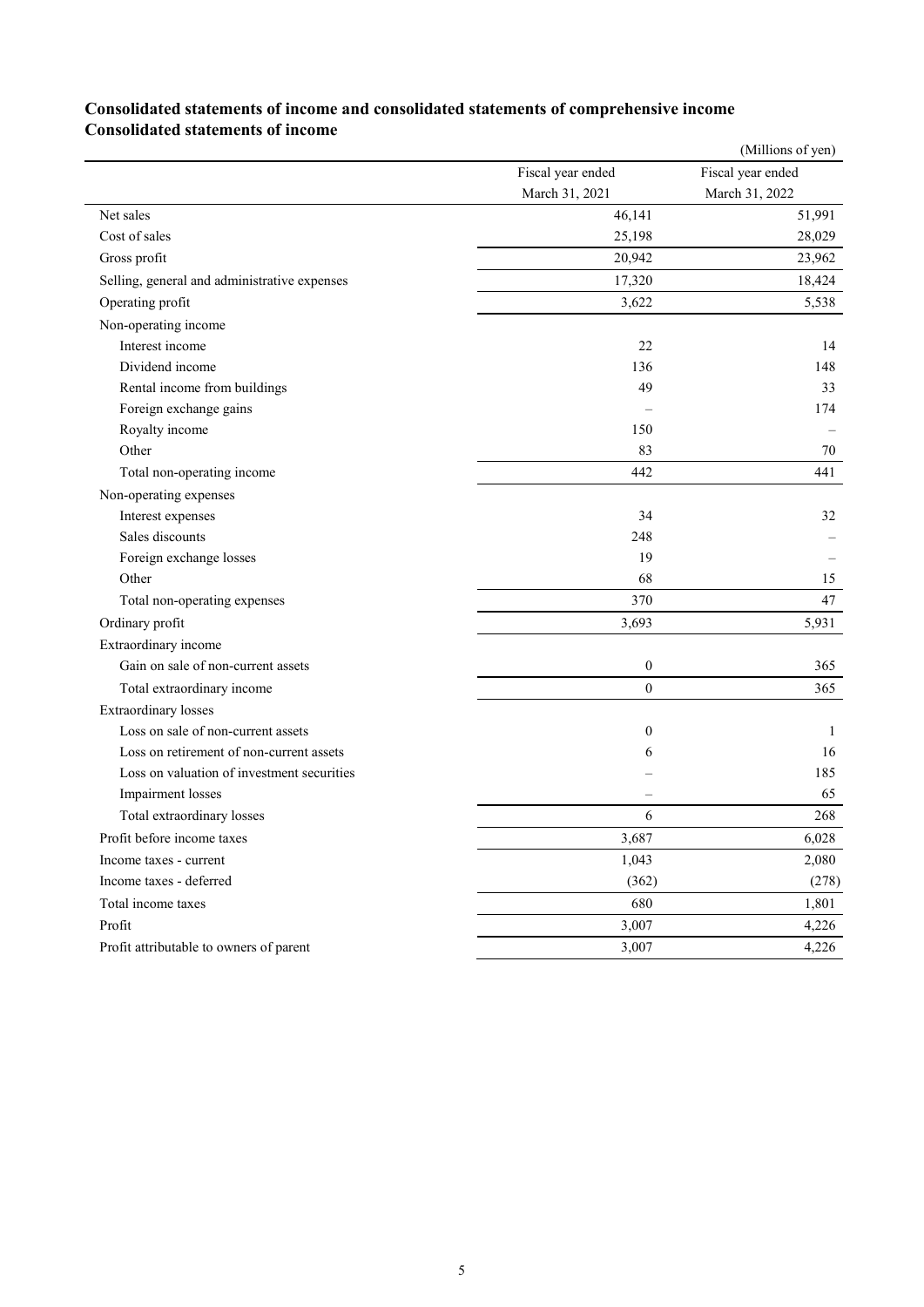## **Consolidated statements of comprehensive income**

|                                                       |                   | (Millions of yen) |
|-------------------------------------------------------|-------------------|-------------------|
|                                                       | Fiscal year ended | Fiscal year ended |
|                                                       | March 31, 2021    | March 31, 2022    |
| Profit                                                | 3,007             | 4,226             |
| Other comprehensive income                            |                   |                   |
| Valuation difference on available-for-sale securities | 1,040             | (516)             |
| Foreign currency translation adjustment               | 670               | 1,056             |
| Remeasurements of defined benefit plans, net of tax   | 208               | 16                |
| Total other comprehensive income                      | 1,919             | 555               |
| Comprehensive income                                  | 4,926             | 4,782             |
| Comprehensive income attributable to                  |                   |                   |
| Comprehensive income attributable to owners of parent | 4,926             | 4,782             |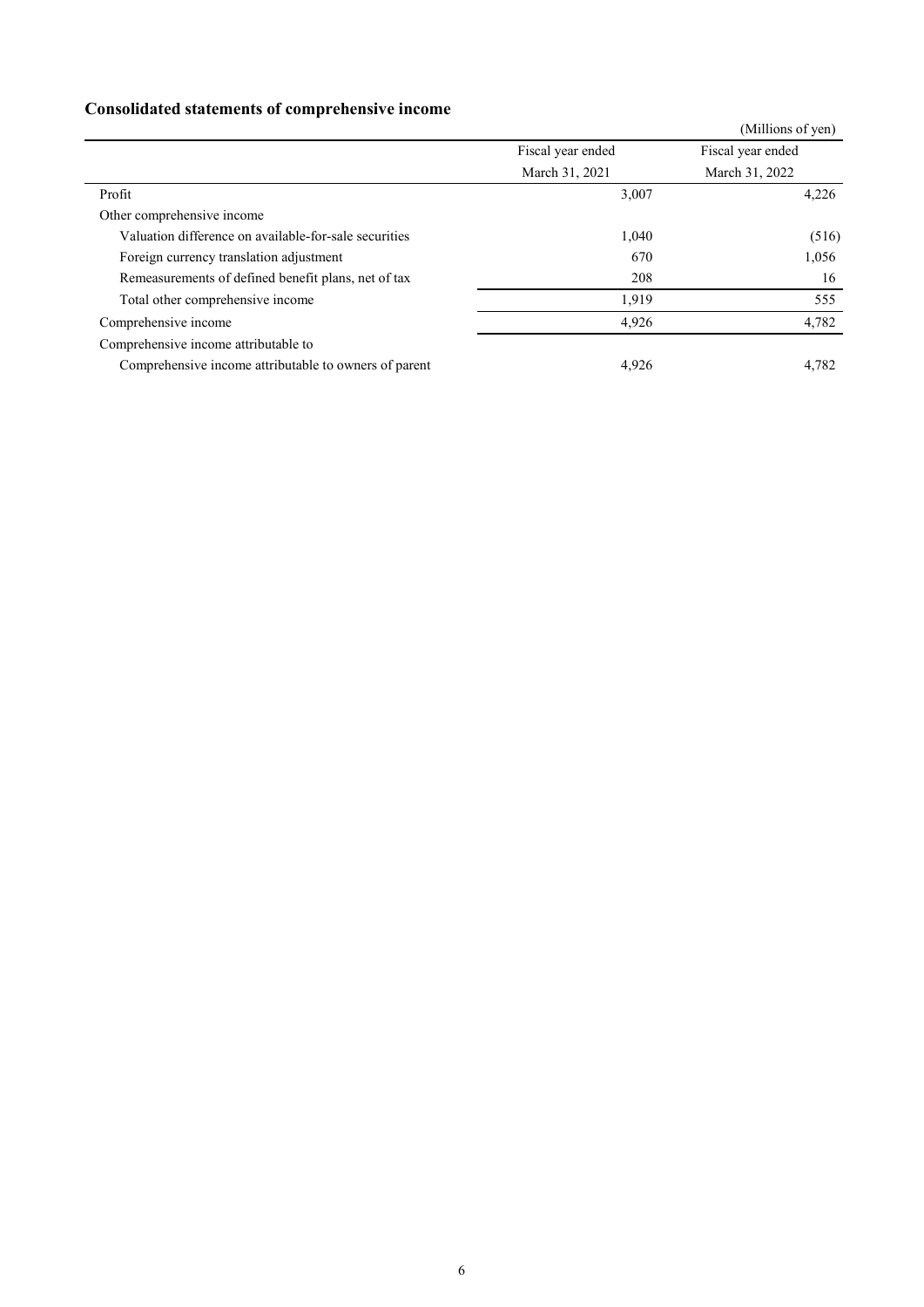# **Consolidated statements of changes in equity**

Fiscal year ended March 31, 2021

 (Millions of yen) Shareholders' equity Share capital Capital surplus Retained earnings Treasury shares Total shareholders' equity Balance at beginning of period 5,388 5,408 5,408 39,198 (3,216) 46,779 Cumulative effects of changes Formulative criteris of changes<br>in accounting policies Restated balance **5,388** 5,408 39,198 (3,216) 46,779 Changes during period Dividends of surplus (833) (833) (833) (833) Profit attributable to owners of  $\frac{3,007}{2}$  3,007 Purchase of treasury shares  $(0)$  (0) Net changes in items other than shareholders' equity Total changes during period  $2,173$  (0) 2,173 Balance at end of period 5,388 5,408 5,408 41,372 (3,216) 48,953

|                                                         | Accumulated other comprehensive income                          |                                    |                                                  |                                               |                                                          |                     |
|---------------------------------------------------------|-----------------------------------------------------------------|------------------------------------|--------------------------------------------------|-----------------------------------------------|----------------------------------------------------------|---------------------|
|                                                         | Valuation<br>difference on<br>available-for-<br>sale securities | Revaluation<br>reserve for<br>land | Foreign<br>currency<br>translation<br>adjustment | Remeasurements<br>of defined benefit<br>plans | Total<br>accumulated<br>other<br>comprehensive<br>income | Total net<br>assets |
| Balance at beginning of period                          | 1,576                                                           | (426)                              | 401                                              | (153)                                         | 1,398                                                    | 48,178              |
| Cumulative effects of changes<br>in accounting policies |                                                                 |                                    |                                                  |                                               |                                                          |                     |
| <b>Restated balance</b>                                 | 1,576                                                           | (426)                              | 401                                              | (153)                                         | 1,398                                                    | 48,178              |
| Changes during period                                   |                                                                 |                                    |                                                  |                                               |                                                          |                     |
| Dividends of surplus                                    |                                                                 |                                    |                                                  |                                               |                                                          | (833)               |
| Profit attributable to owners of<br>parent              |                                                                 |                                    |                                                  |                                               |                                                          | 3,007               |
| Purchase of treasury shares                             |                                                                 |                                    |                                                  |                                               |                                                          | (0)                 |
| Net changes in items other<br>than shareholders' equity | 1,040                                                           | -                                  | 670                                              | 208                                           | 1,919                                                    | 1,919               |
| Total changes during period                             | 1,040                                                           |                                    | 670                                              | 208                                           | 1,919                                                    | 4,092               |
| Balance at end of period                                | 2,617                                                           | (426)                              | 1,071                                            | 54                                            | 3,317                                                    | 52,270              |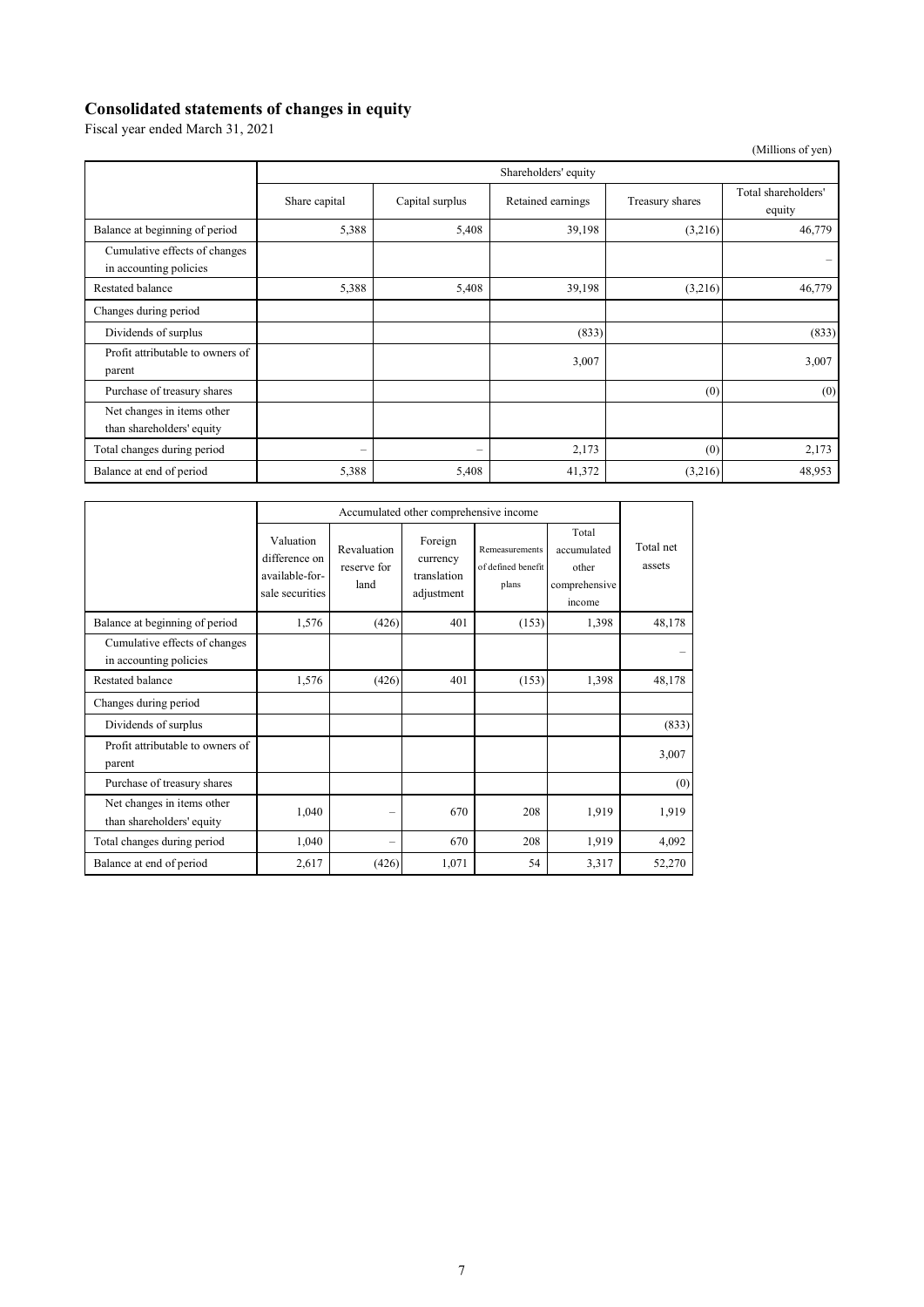### Fiscal year ended March 31, 2022

(Millions of yen)

|                                                         | Shareholders' equity |                          |                   |                 |                               |
|---------------------------------------------------------|----------------------|--------------------------|-------------------|-----------------|-------------------------------|
|                                                         | Share capital        | Capital surplus          | Retained earnings | Treasury shares | Total shareholders'<br>equity |
| Balance at beginning of period                          | 5,388                | 5,408                    | 41,372            | (3,216)         | 48,953                        |
| Cumulative effects of changes<br>in accounting policies |                      |                          | 104               |                 | 104                           |
| Restated balance                                        | 5,388                | 5,408                    | 41,476            | (3,216)         | 49,057                        |
| Changes during period                                   |                      |                          |                   |                 |                               |
| Dividends of surplus                                    |                      |                          | (1,225)           |                 | (1,225)                       |
| Profit attributable to owners of<br>parent              |                      |                          | 4,226             |                 | 4,226                         |
| Purchase of treasury shares                             |                      |                          |                   | (1)             | (1)                           |
| Net changes in items other<br>than shareholders' equity |                      |                          |                   |                 |                               |
| Total changes during period                             | -                    | $\overline{\phantom{0}}$ | 3,000             | (1)             | 2,999                         |
| Balance at end of period                                | 5,388                | 5,408                    | 44,476            | (3,217)         | 52,056                        |

|                                                         | Accumulated other comprehensive income                          |                                    |                                                  |                                               |                                                          |                     |
|---------------------------------------------------------|-----------------------------------------------------------------|------------------------------------|--------------------------------------------------|-----------------------------------------------|----------------------------------------------------------|---------------------|
|                                                         | Valuation<br>difference on<br>available-for-<br>sale securities | Revaluation<br>reserve for<br>land | Foreign<br>currency<br>translation<br>adjustment | Remeasurements<br>of defined benefit<br>plans | Total<br>accumulated<br>other<br>comprehensive<br>income | Total net<br>assets |
| Balance at beginning of period                          | 2,617                                                           | (426)                              | 1,071                                            | 54                                            | 3,317                                                    | 52,270              |
| Cumulative effects of changes<br>in accounting policies |                                                                 |                                    |                                                  |                                               |                                                          | 104                 |
| <b>Restated balance</b>                                 | 2,617                                                           | (426)                              | 1,071                                            | 54                                            | 3,317                                                    | 52,374              |
| Changes during period                                   |                                                                 |                                    |                                                  |                                               |                                                          |                     |
| Dividends of surplus                                    |                                                                 |                                    |                                                  |                                               |                                                          | (1,225)             |
| Profit attributable to owners of<br>parent              |                                                                 |                                    |                                                  |                                               |                                                          | 4,226               |
| Purchase of treasury shares                             |                                                                 |                                    |                                                  |                                               |                                                          | (1)                 |
| Net changes in items other<br>than shareholders' equity | (516)                                                           |                                    | 1,056                                            | 16                                            | 555                                                      | 555                 |
| Total changes during period                             | (516)                                                           |                                    | 1,056                                            | 16                                            | 555                                                      | 3,555               |
| Balance at end of period                                | 2,101                                                           | (426)                              | 2,127                                            | 70                                            | 3,873                                                    | 55,929              |